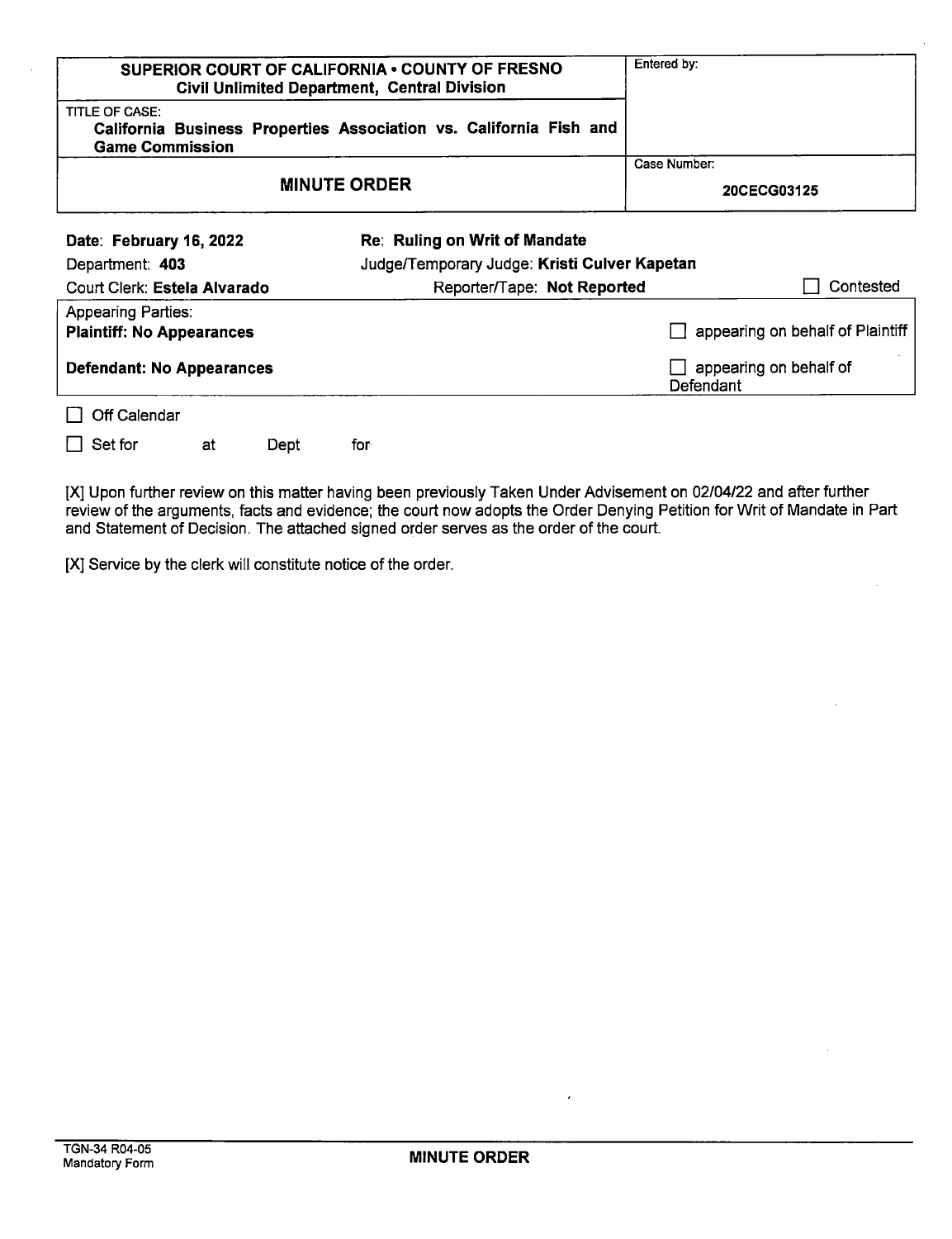| 1<br>$\overline{2}$<br>3<br>4<br>5<br>6<br>7<br>8                    |                                                                                                                                                                          | ILED<br>02/16/2022<br><b>FRESNO COUNTY SUPERIOR COURT</b><br>By ealvarado<br><b>DEPUTY</b><br>SUPERIOR COURT OF CALIFORNIA, COUNTY OF FRESNO |  |  |  |  |
|----------------------------------------------------------------------|--------------------------------------------------------------------------------------------------------------------------------------------------------------------------|----------------------------------------------------------------------------------------------------------------------------------------------|--|--|--|--|
| 9                                                                    |                                                                                                                                                                          |                                                                                                                                              |  |  |  |  |
| 10<br>11<br>12<br>13<br>14<br>15<br>16<br>17<br>18<br>19<br>20<br>21 | California Business Properties )<br>Association,<br>Petitioners,<br>$\mathbf v$ .<br>California Fish and Game<br>Commission,<br>Respondents/Real<br>Parties in Interest. | No. 20CECG03125<br>Dept. 403<br>ORDER DENYING PETITION FOR<br>WRIT OF MANDATE IN PART AND<br>STATEMENT OF DECISION                           |  |  |  |  |
| 22                                                                   |                                                                                                                                                                          |                                                                                                                                              |  |  |  |  |
| 23                                                                   | After considering all of the papers submitted in support,<br>opposition, and reply to the petition for writ of mandate, and                                              |                                                                                                                                              |  |  |  |  |
| 24                                                                   | after considering the oral arguments made by counsel, this court                                                                                                         |                                                                                                                                              |  |  |  |  |
| 25                                                                   | rules as follows:                                                                                                                                                        |                                                                                                                                              |  |  |  |  |
| 26                                                                   |                                                                                                                                                                          | The writ of mandate is denied as set forth herein.                                                                                           |  |  |  |  |
| 27                                                                   |                                                                                                                                                                          |                                                                                                                                              |  |  |  |  |
| 28                                                                   |                                                                                                                                                                          |                                                                                                                                              |  |  |  |  |
| о                                                                    |                                                                                                                                                                          |                                                                                                                                              |  |  |  |  |

 $\hat{\mathcal{L}}$ 

 $\sim$ 

 $\sim$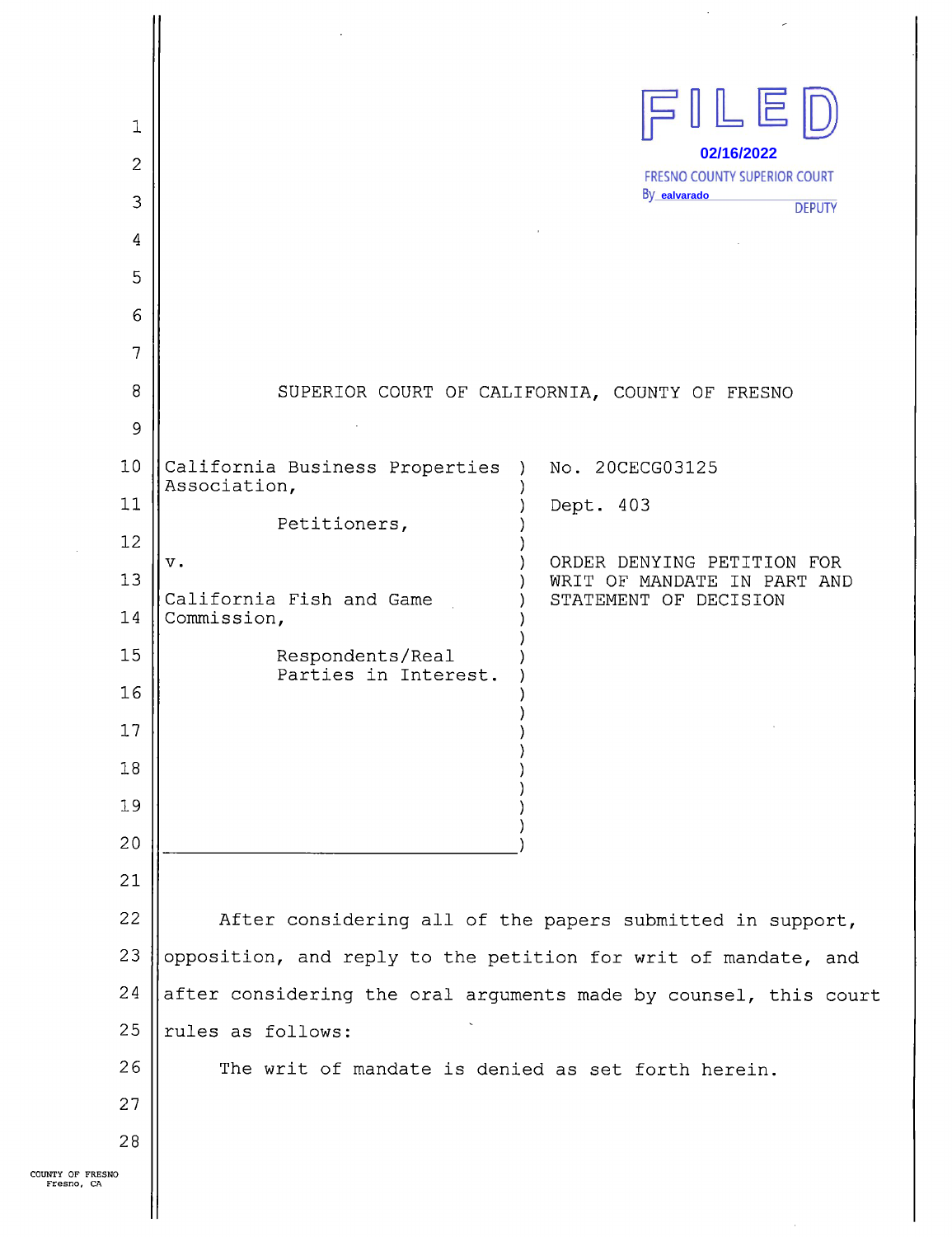## $\mathbf{1}$  $\overline{2}$

### I. Introduction

3 Petitioners request the court issue a writ of mandate directing 4 the California Fish and Game Commission ("Commission") to vacate 5 its September 22, 2020 approval of the petition to list the western 6 Joshua treel as candidate species under the California Endangered 7 Species Act, (Fish & G. Code, § 2050, et seq. ["CESA"2].) For the 8 reasons set forth below, this court denies the petition for writ of 9 mandate. (Code Civ. Proc., § 1094.5.)

 $10$ 

### II. Statutory Background

11 12 l3 l4 15 l6 17 l8 l9 20 21 22 23 24 25 26 The California Endangered Species Act ("CESA") contains the California State Legislature's findings that a public interest exists in maintaining stable populations of California fish, wildlife and plants. Certain "species of fish, wildlife, and plants are in danger of, or threatened with, extinction because their habitats are threatened with destruction, adverse modification, or severe curtailment, or because of overexploitation, disease, predation, or other factors." (Fish & Gam. Code, § 2051, subd. (b).) "These species of fish, wildlife, and plants are of ecological, educational, historical, recreational, esthetic, economic, and scientific value to the people of this state, and the conservation, protection, and enhancement of these species and their habitat is of statewide concern." (Id. § 2051, subd. (c); see also California Forestry Assn. v. California Fish & Game Commission (2007) 156 Cal.App.4th 1535, 1545— 1546 ["laws providing for the conservation of natural resources such as the CESA are of great remedial and

27

28 <sup>1</sup> References to the "Joshua tree or trees" are to the western Joshua tree (Yucca brevifolia).  $^2$  Undesignated statutory references are to the Fish and Game Code.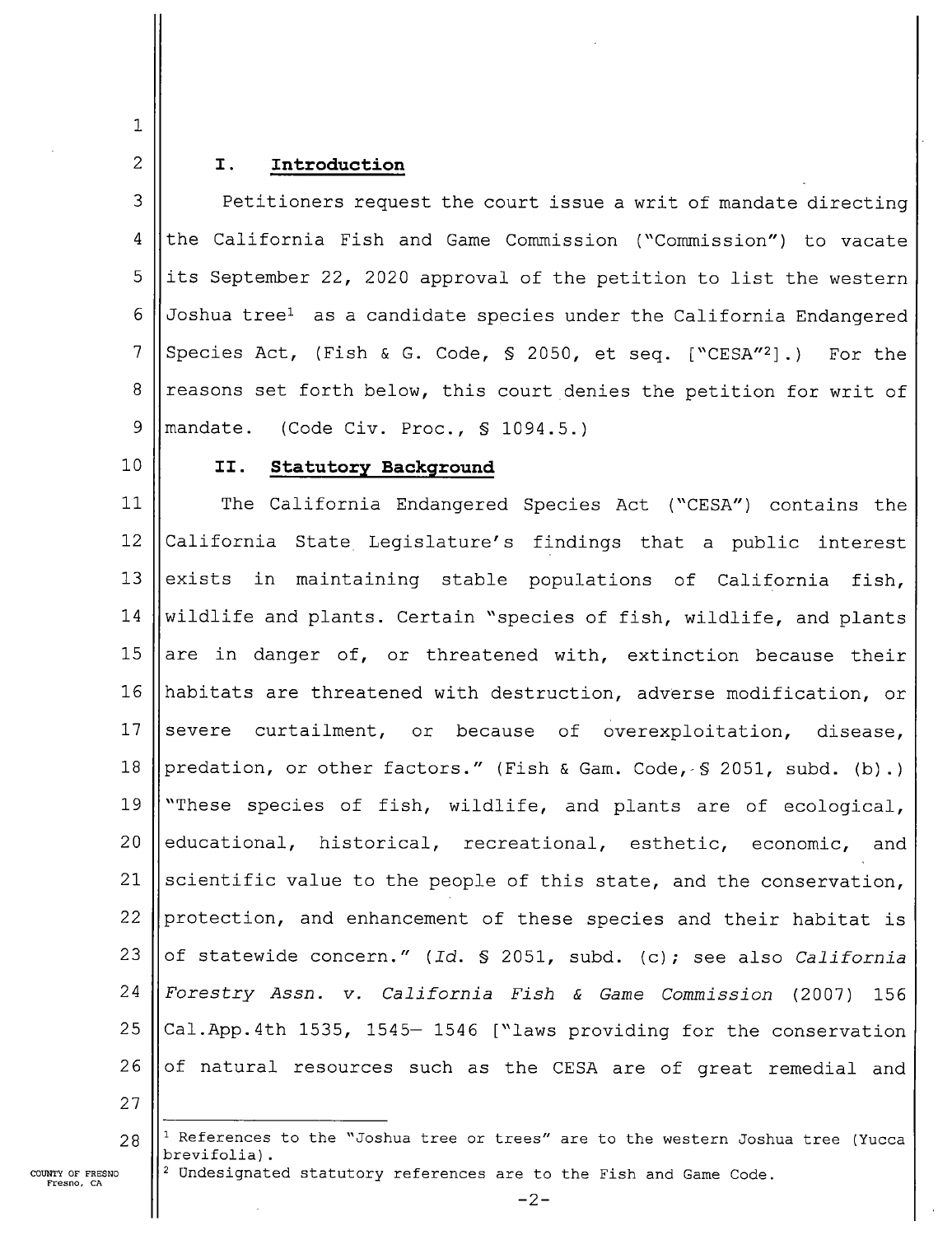1 || public importance ..."].) Thus, "it is the policy of the state to 2 conserve, protect, restore, and enhance any endangered species or 3 ||any threatened species and its habitat." (Fish & Gam. Code, § 2052.)

4 || The Legislature chose to protect the public interest, by  $5$  extending CESA'S protection to species for which the Commission 6 determines that listing "may be warranted." (Fish & Gam. Code, §§  $7 \mid 2074.2$ , subd. (e)(2), 2085.) Although CESA is patterned on the 8 || federal Endangered Species Act, the Legislature affirmatively acted 9 || to add protection for "candidate" species, which is not a protection 10 found in the federal act. This means that the Legislature 11 deliberately weighed the public interest in'protection of species 12  $\parallel$  that might not ultimately be deemed appropriate for listing as 13 ||endangered or threatened, against the public effects imposed by 14  $\parallel$  that protection, and decided in favor of mandating protection during 15  $\vert$  a species' candidacy. (People v. Frahs (2020) 9 Cal.5th 618, 853 l6 [when enacting legislation, Legislature is deemed to be aware of 17  $\|$ then-existing laws].)

18 || The CESA applies to both "endangered" and "threatened" species. l9 (Fish & Gam., §§ 2052, 2053, 2055.) "Threatened" species are those 20  $\lVert$  "not presently threatened with extinction." (Id., § 2067.) CESA 21  $\parallel$  requires a listing petition to include minimum foundational data 22 || requirements (Fish & G. Code, § 2072.3; Cal. Code Regs., tit. 14, 23 § 670.1(d)), and that "[aJny finding pursuant to this section is 24 Subject to judicial review under Section 1094.5 of the Code of Civil 25 || Procedure." (Fish & G. Code,  $\frac{1}{5}$  2076.)

26 || Code of Civil Procedure section 1094.5, the state's 27 || administrative mandamus provision, provides the procedure for 28 judicial review of adjudicatory decisions rendered by

 $-3-$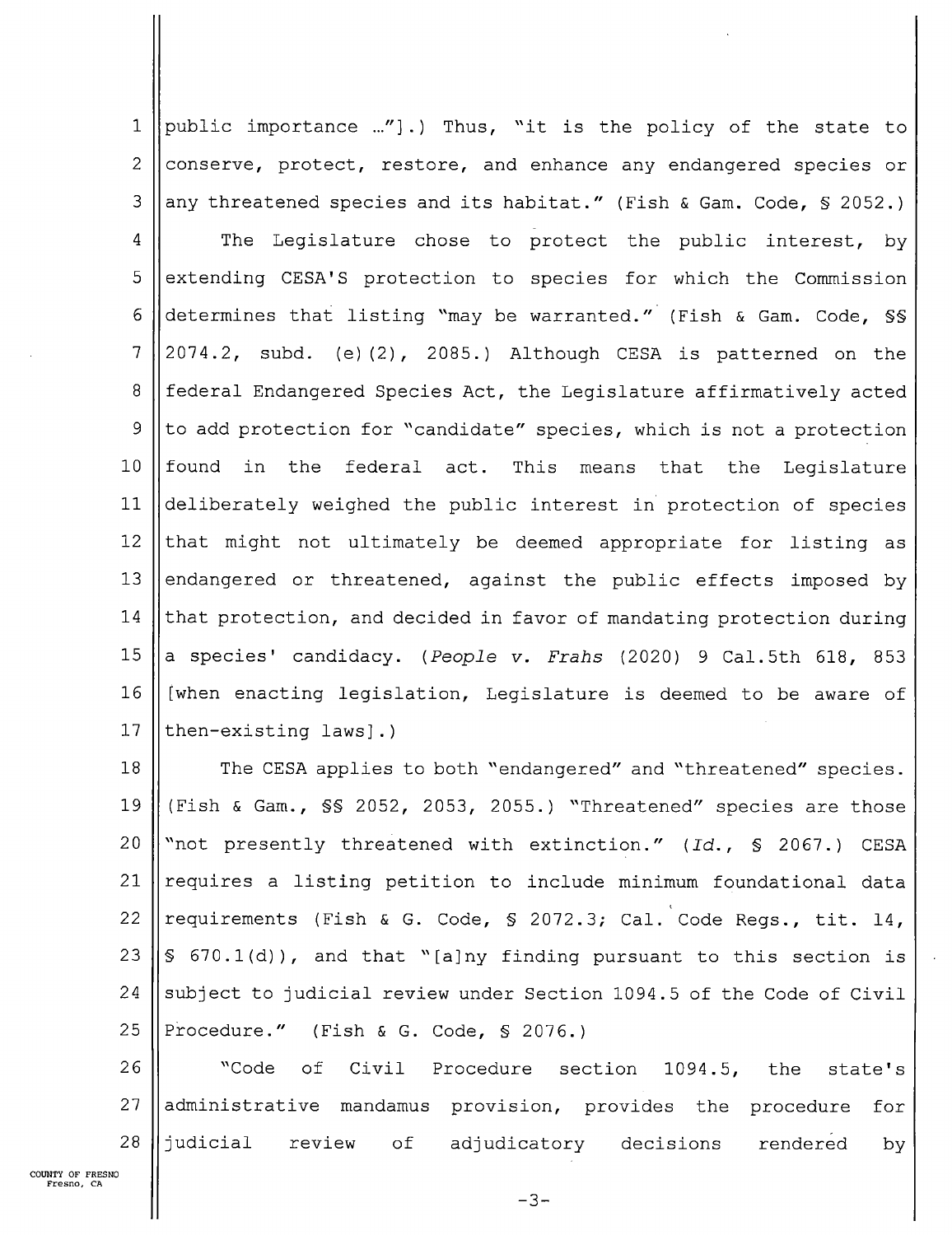administrative agencies." (Young v. City of Coronado (2017) 10  $\mathbf 1$ 2  $|$ Cal.App.5th 408, 418.) The essential task in administrative <sup>3</sup> mandamus proceedings is to "determine both whether substantial 4 evidence supports the administrative agency's findings and whether 5 the findings support the agency's decision." (Topanga Assn. for a 6 Scenic Community v. County of Los Angeles (1974) 11 Cal.3d 506, 515  $7$  (Topanga).) Furthermore, under Code of Civil Procedure section 8 1094.5, there is "a requirement that the agency which renders the 9 challenged decision must set forth findings to bridge the analytic 10  $\parallel$  gap between the raw evidence and ultimate decision or order." 11  $\parallel$  (Ibid.) In essence, the inquiry is not expansive, but rather 12  $\parallel$  narrowly focused on the substance of administrative agency's process 13  $\|\$ in reaching the challenged decision. (Young v. City of Coronado, 14  $\vert$  supra, 10 Cal. App. 5th at p. 418.)

### 15 || III. Standard of Review

16 | Where it is claimed that the findings are not supported by 17 || the evidence, in cases which the court is authorized by law to 18 exercise its independent judgment on the evidence, abuse of 19  $\parallel$  discretion is established if the court determines that the findings 20 are not supported by the weight of the evidence. In all other cases, 21  $\parallel$  abuse of discretion is established if the court determines that the 22  $\parallel$  findings are not supported by substantial evidence in the light of 23 the whole record." (Code Civ. Proc.,  $\frac{1094.5}{1094.5}$ , subd. (c).) The 24 two separate standards of review differ in the amount of deference 25 given to an administrative hearing officer's decision: "under the 26 Substantial evidence test, the findings of the administrative agency 27  $\parallel$  must be upheld if, after review the entire record, the trial court 28  $\parallel$  determines that substantial evidence exists supporting the agency's

COUNTY OF FRESNO Fresno. CA

 $-4-$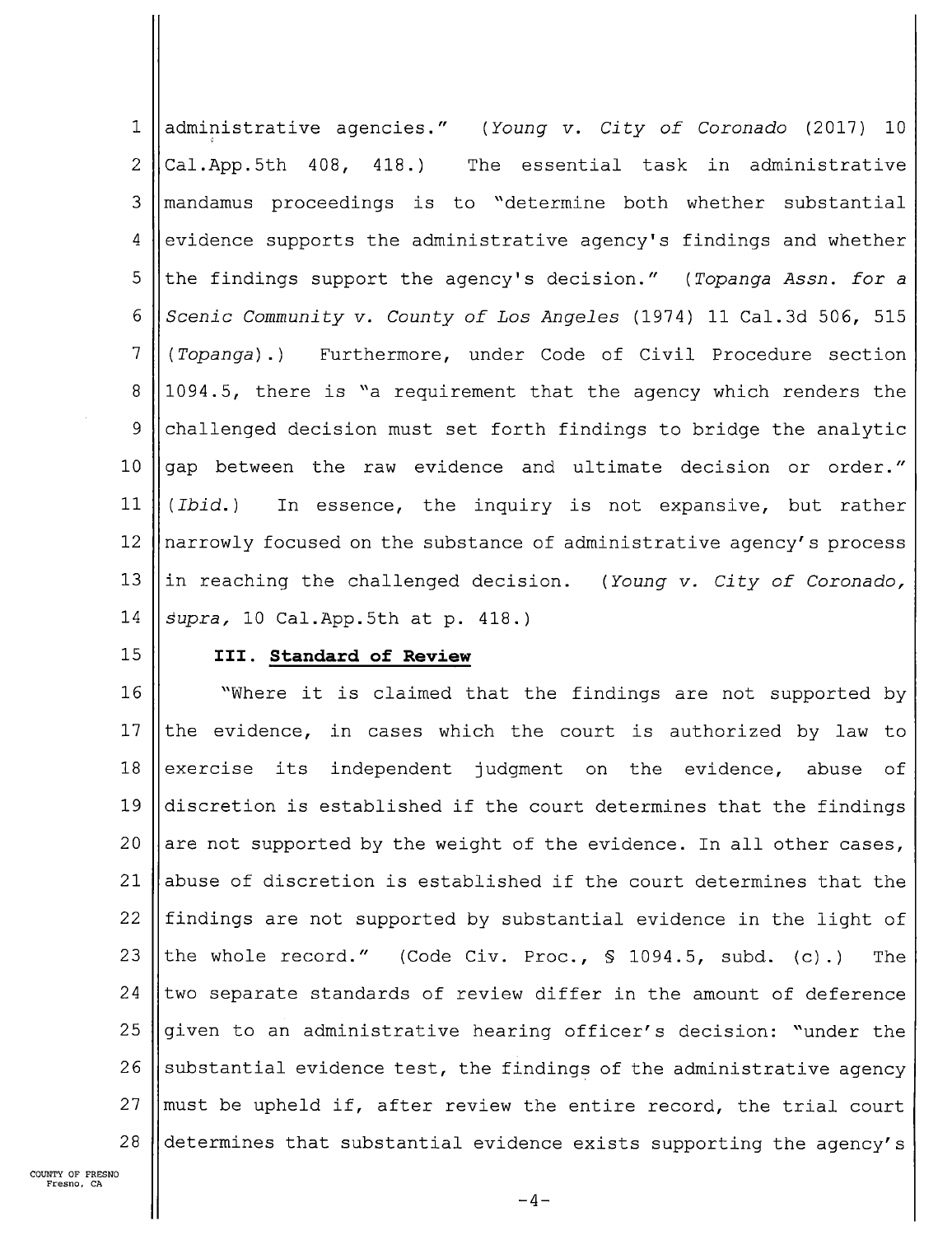$\mathbf 1$ findings. The independent judgment or weight of the evidence test,  $\overline{2}$ on the other hand, requires the trial court to reconsider the 3 evidence and make its own independent findings of fact." (Harlow 4 v. Carleson (1976) 16 Cal.3d 731, 735.)

5 In addition, "[t]he [Fish & Game] Commission's determinations 6 are judicially reviewed for substantial evidence." (Central Coast  $\overline{7}$ Forest Assn V. Fish & Game Com. (2018) 18 Cal.App.5th 1191, 1198.) Accordingly, "[w] here the Commission has made a determination on 8 9 matters that are technical or obscure, and over which the Commission, through the department's staff of scientists, has ' "a  $1<sub>0</sub>$ ll comparative interpretive advantage over the courts[,]" ' we defer 12 to the Commission's determination on those matters." (Ibid.) In l3 essence, the reviewing court indulges "all presumptions and resolves 14 all conflicts in favor of the [agency's] decision. Its findings 15 come before us 'with a strong presumption as to their correctness l6 and regularity.'" (Donley v. Davi (2009) 180 Cal.App.4th 447, 456, l7 citations omitted.; see also Central Coast Forest Assn. v. Fish & l8 Game Com., supra, 18 Cal.App.5th at p. 1206, fn. 11 ["The 19 Commission's decision was not reversible for failure to consider 20 evidence unless that evidence could have led the Commission to 21 different conclusion."].) In other words, "[i]f the Commission's 22 decision is clearly justified by the weight of the evidence, we of 23 course affirm." (Central Coast Forest Assn. v. Fish & Game Com., 24 supra, 18 Cal.App.5th at p. 1206.) "Only if the evidence clearly 25 weighs against the Commission's decision may we reverse." (Ibid.) 26 Furthermore, when the trial court is authorized to exercise 27 its independent judgment in reviewing the administrative decision, "abuse of discretion is established if the court determines that '28

 $-5-$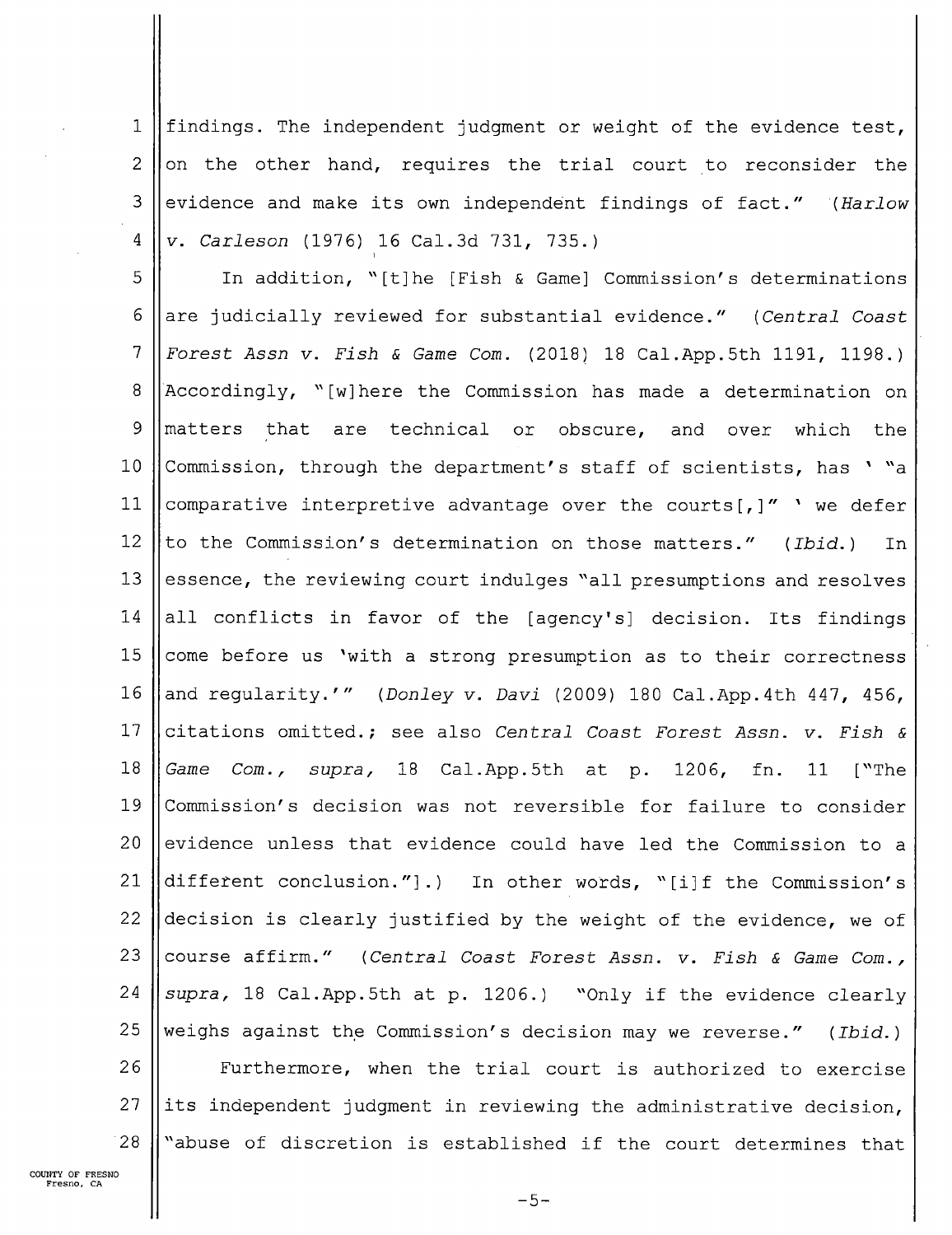$\mathbf{1}$ the findings are not supported by the weight of the evidence." (Code 2 Civ. Proc.,  $\frac{1094.5}{1094.5}$ , subd. (c).) Nevertheless, even under the less 3 deferential independent judgment standard, the reviewing court 4  $\left\|$  still "tak[es] into account and respect[s] the agency's  $5$  ||interpretation of its meaning." (Kern, Inyo & Mono Counties <sup>6</sup> Plumbing, etc. v. California Apprenticeship Council (2013) 220  $7$  | Cal.App.4th 1350, 1358.)

8 || Finally, when interpreting statutory language, "[w]e must  $9$  select the construction that comports most closely with the apparent 10 lintent of the Legislature, with a view to promoting rather than 11 defeating the general purpose of the statute, and avoid an 12 | interpretation that would lead to absurd consequences." (People  $v$ . 13  $|$  Jenkins (1995) 10 Cal.4th 234, 246; Lateef v. City of Madera (2020) 14  $\vert$  46 Cal.App.5th 245, 254 ["We are also mindful, however, that "[o]ur 15 ||primary goal is to implement the legislative purpose, and, to do 16  $\parallel$  so, we may refuse to enforce a literal interpretation of the 17 enactment if that interpretation produces an absurd result at odds 18 With the legislative goal.'" $\rceil$ .)

19 | As discussed below, the listing petition included evidence from 20 Which the Commission could derive sufficient information of 21 | population trend and abundance, in addition to the other statutory 22  $\vert$  components. Substantial evidence supports the Commission's 23 decision. (Central Coast Forest Assn v. Fish & Game Com., supra, 18 24 Cal.App.5th at p. 1198; Center for Biological Diversity v. Fish & 25  $\parallel$  Game Com. (2008) 166 Cal.App.4th 597, 599, (Center for Biological 26  $|$  *Diversity*).

 $-6-$ 

27

28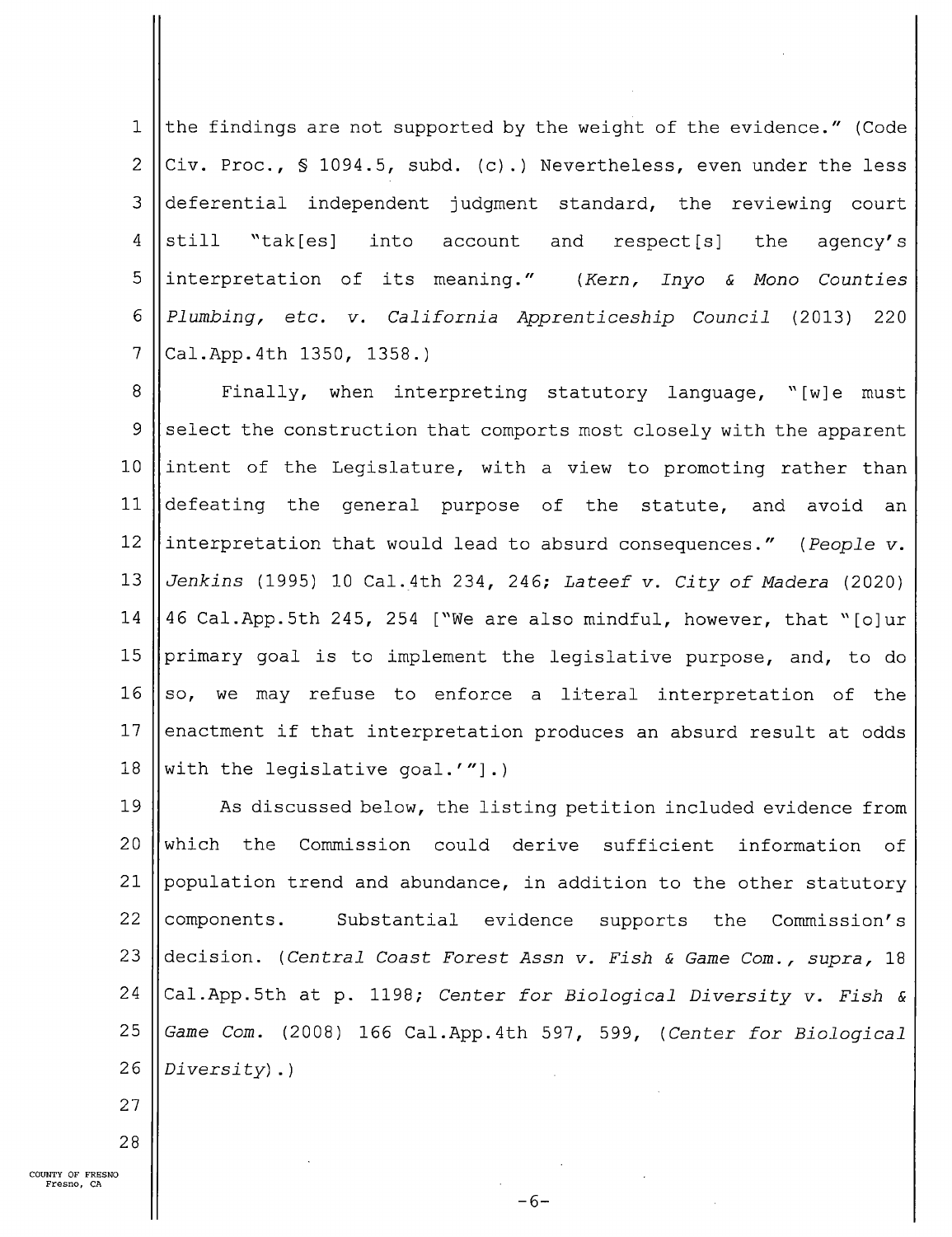1

### IV. Statutory and Regulatory Components (section 2072.3)

2  $\parallel$  To be designated "endangered," the species must be in serious 3 danger of becoming extinct throughout all, or a significant portion, 4 || of its range ..." (Fish & G. Code,  $\frac{1}{2}$  2062.) A "threatened" species  $5$  ||is one which is "likely to become endangered in the foreseeable 6 future ..." (Fish & G. Code, § 2067.)

7 | Fish and Game Code section 2072.3 sets forth the requirements 8 || a petition must satisfy for acceptance. (Central Coast Forest Assn.  $9 \parallel v$ . Fish & Game Com. (2017) 2 Cal.5th 594, 605.) The petition "shall, 10  $\vert$  at a minimum, include sufficient scientific information that a 11 petitioned action may be warranted." (Section 2072.3.) In 12  $\parallel$  addition, "[t]he section then lists specific information the 13 petition 'shall include': population trend, range, distribution, 14 | abundance, life history, factors affecting the population's ability 15 || to survive and reproduce, degree and immediacy of the threat, impact 16  $\vert$  of existing management efforts, suggestions for future management, 17  $\parallel$  availability and sources of information, kind of habitat necessary 18  $\parallel$  for species survival, and a detailed distribution map. The section 19  $\parallel$  then ends by making this list nonexhaustive, stating broadly that 20  $\|$  "[t]he petition shall also include ... any other factors that the 21 || petitioner deems relevant. (Central Coast Forest Assn. v. Fish & 22  $\parallel$  Game Com., supra, 2 Cal.5th at p. 605.)

23  $\parallel$  If the Commission finds those components insufficient, it is 24 || required to publish a notice of that fining, including the reason 25 || for the objection. (Cal. Code of Regs., tit. 14, § 670.1, subd. 26  $(e)(1)$ .) In contrast, no reasons are required if the Commission 27 || finds the petition sufficient - the only requirement is that a

28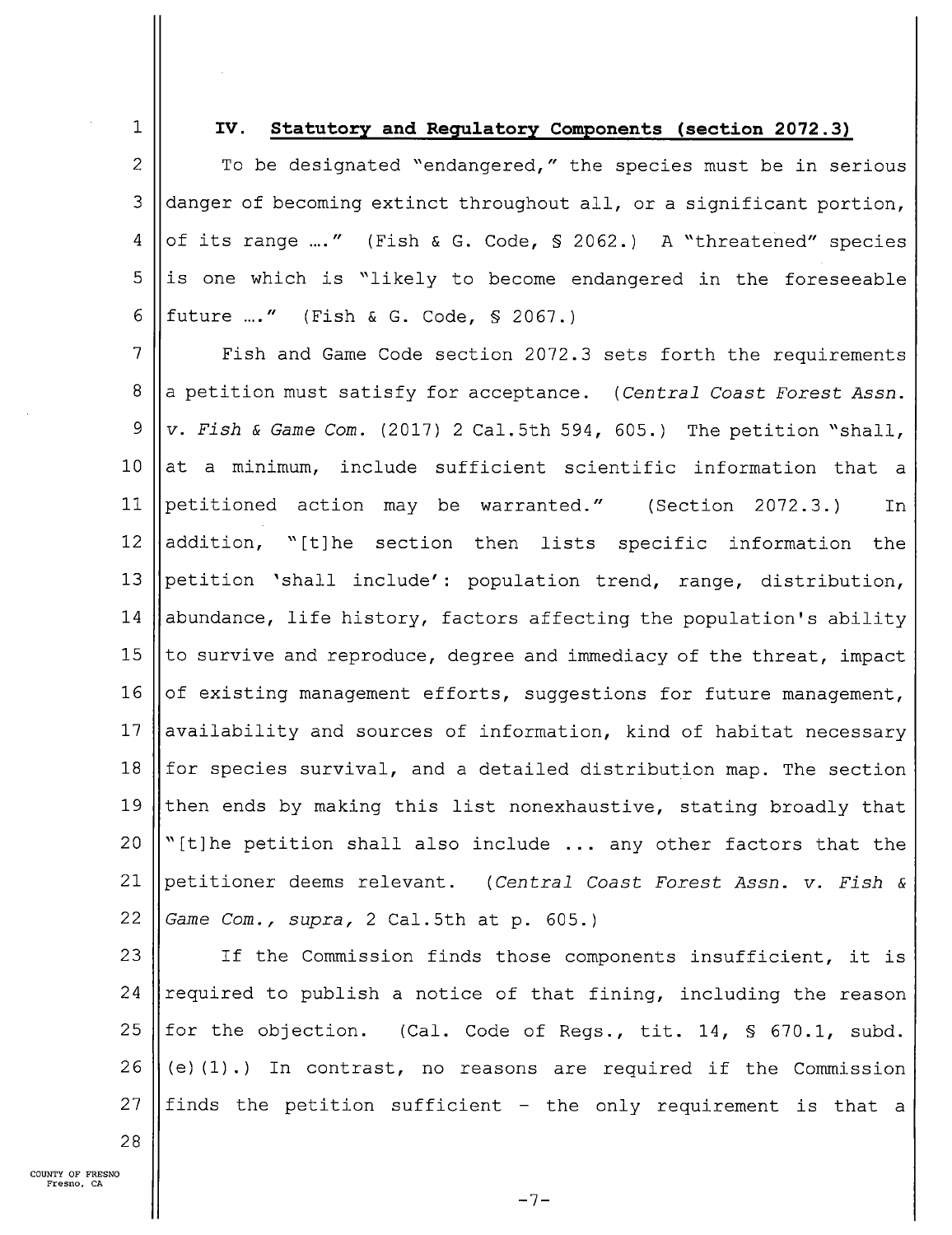notice of finding that the petition is accepted for consideration  $\mathbf{1}$  $\overline{2}$ will be published.  $(Id. \text{subd. (e)}(2)$ .)

3 "Under CESA petition for listing must be accepted for 4 consideration if it is supported by sufficient information to lead  $5\overline{)}$ a reasonable person to conclude there is a substantial possibility 6 the requested listing could occur." (Center for Biological  $\overline{7}$ Diversity v. Fish & Game Com., supra, 166 Cal.App.4th at p. 599.) 8 Sufficient information is " 'that amount of information, when 9 considered with the Department's written report and the comments lO received, that would lead a reasonable person to conclude the ll petitioned action may be warranted.'" (Id. at p. 609—610.) l2 "Substantial possibility" is more than a "reasonable possibility" l3 but there is no requirement that "listing be more likely than not." 14 (Id. at p. 610.) In essence, "the standard, at this threshold in 15 the listing process, requires only that a substantial possibility l6 of listing could be found by an objective, reasonable person." (Id. l7 at p. 611.)

18 l9 20 21  $22$  ||process 23 24  $\parallel$  extinction." 25 26 27 In Center for Biological Diversity, the Commission's findings noted that "[h]istorical data in particular is unavailable for many species. Gaps in information are not necessarily fatal to a petition to list a species, provided the Commission at this point in the can discern, despite the factual uncertainties, a substantial possibility that the species is in serious danger of (Center for Biological Diversity, supra, 166 Cal.App.4th at p. 607.) Nevertheless, the Commission rejected a listing petition for the California Salamander on the basis the petition lacked sufficient information regarding population trend

28

 $-8-$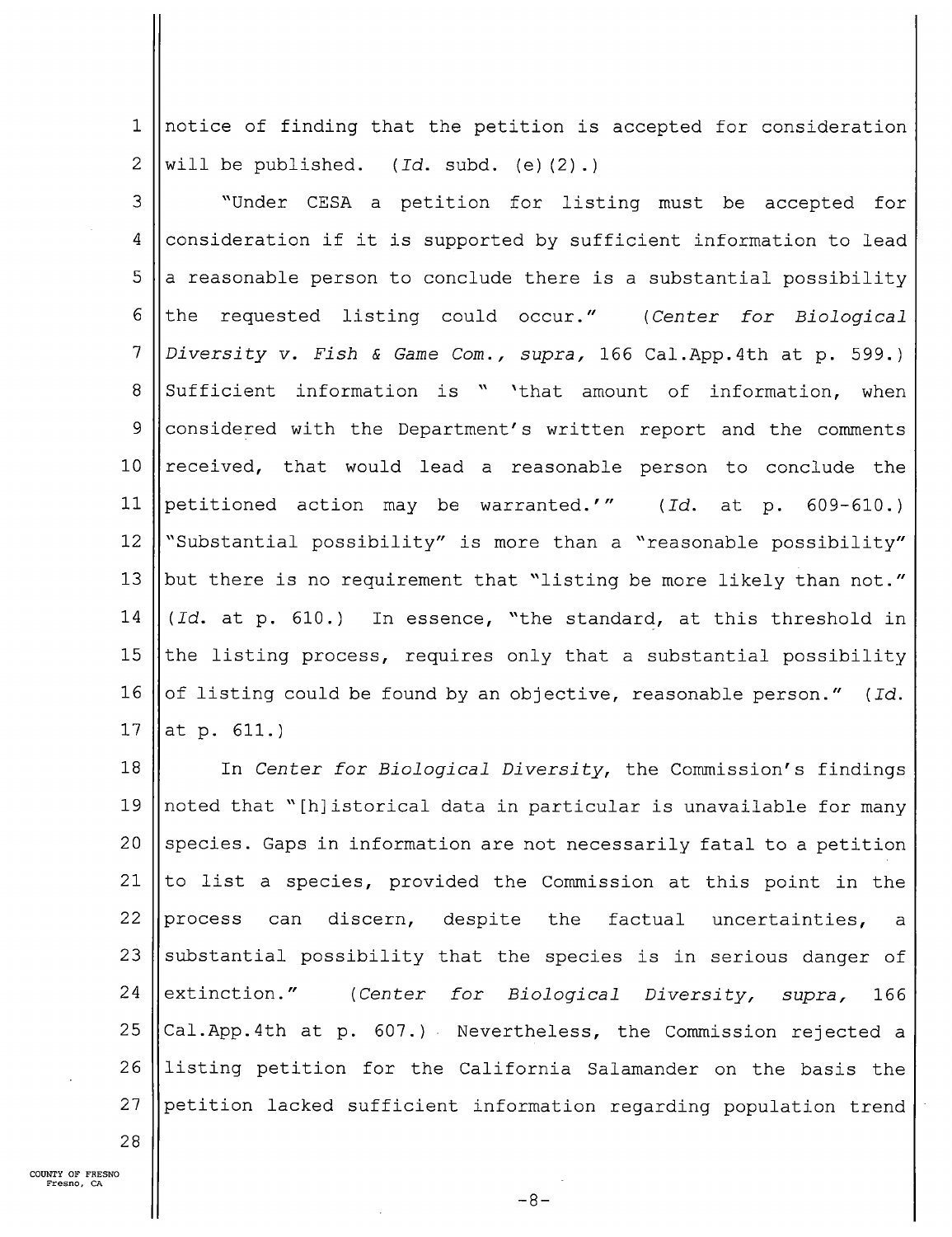$\mathbf{1}$ and population abundance and thus lacked the components enumerated 2  $\|$  in section 2072.3. (Id. at pp. 608-609.)

3 || Regarding population trend, the Commission found that the 4 petition did not provide sufficient information on population trend 5 | because the asserted studies "surveyed only a very limited portion 6  $\vert\vert$  of the total range or used questionable sampling methods" which  $7$  resulted in a "population status report that is potentially 8 inaccurate and misleading." (Center for Biological Diversity, 9  $\parallel$  supra, 166 Cal.App.4th at p. 606.) The Commission also found that 10  $\parallel$  the best available data was that championed by the opposition, which ll provided "credible evidence" and refuted population decline. The 12 Commission also rejected correlative habitat evidence because there 13 Was no credible evidence that salamanders occupied much of the 14 | "hypothetical or presumptive habitat." Regarding population 15 ||abundance, the Commission found that "infer[entail]" and 16 | "anecdotal" information was only "speculation" and "guesswork," 17  $\parallel$  insufficient to establish an "accurate assessment of the historic 18 || or current population of a species ...." (Id. at p. 607.)

19 || The trial court reversed the Commission finding that, among 20  $\parallel$  other things, there was nothing "scientifically flawed" about the  $21$  submitted studies, the Commission mischaracterized the impact of 22 habitat lass, and that population trends have been "reliably 23 estimated from locality records without historical or current range-24  $\vert$  wide population abundance estimates." (Center for Biological 25  $\vert$  *Diversity, supra,* 166 Cal.App.4th at p. 608.) In particular, the 26  $\|$ trial court noted, "[s]cientific literature indicates that 27 ||information about past distribution from historical occurrence data 28  $\vert$  can be used to infer a decline in distributions from historical and

 $-9-$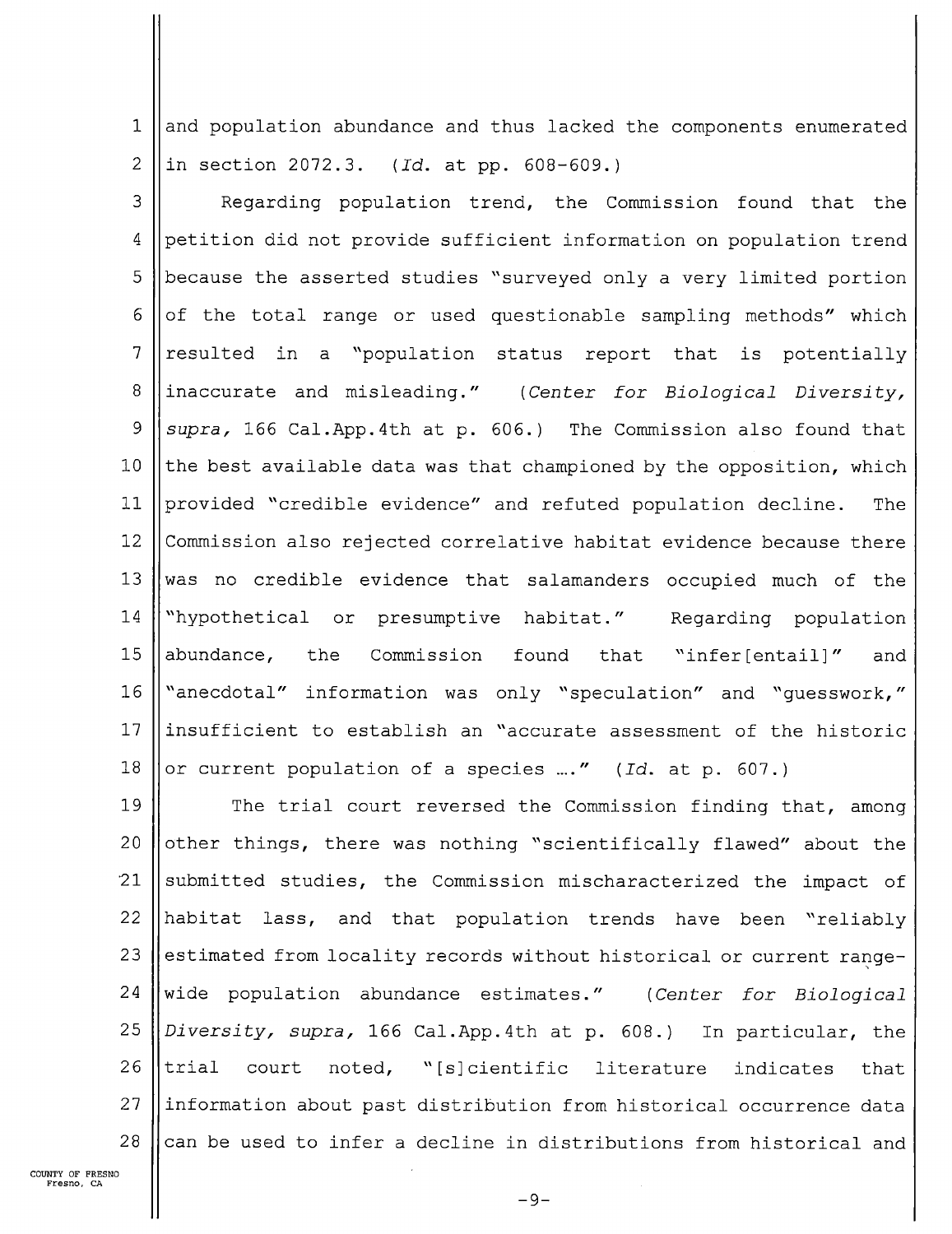1 projected loss of habitat. The USFWS used similar peer-reviewed 2 ||analytical methodology biased on threats to habitat associated with 3 known salamander occurrences to determine population decline and 4 threat to survival."  $(Ibid.)$ 

5 | The appellate court focused on the findings of the Commission 6  $\vert$  rather than the ruling of the trial court and noted that the 7 Salamanders' unique characteristics and human population growth 8 Supported a "strong inference of threat or endangerment." (Center 9  $\parallel$  for Biological Diversity, supra, 166 Cal. App. 4th at p. 611.)  $\mathbf{A}$ 10  $\parallel$  similar inference was raised due to one of the salamanders' genetic 11 units becoming hybridized. (Id. at p. 612.) In particular, the 12 court noted "[t]he loss of a majority of the natural breeding 13 || habitat sites and fragmentation of the remaining habitat, in these 14  $\parallel$  circumstances, afford a strong inference of threat or endangerment. 15  $\parallel$  [The expert]'s plausible estimate of less than 5,000 breeding female 16 salamanders in the state, for a species with these breeding 17 characteristics, enhances the strength of this inference." (Id. at  $18$  ||p.  $611.$ )

19 || The appellate court reasoned that "if Commission members were 20  $\parallel$  to choose to draw the available inferences from this information in 21  $\parallel$  support of listing the species as endangered or threatened in a 22 | proceeding under section 2075.5, we see no basis for judicial 23  $\parallel$  intervention to overturn that decision." (Center for Biological 24  $\vert$  Diversity, supra, 166 Cal. App. 4th at p. 612.) Only if conflicting 25 evidence was "very strong," would a reasonable person conclude the 26 evidence supporting listing to be rendered "insubstantial." (Ibid.) 27  $\parallel$  Because the conflicting evidence did not support such a conclusion,

COUNTY OF FRESNO Fresno, CA

28

 $-10-$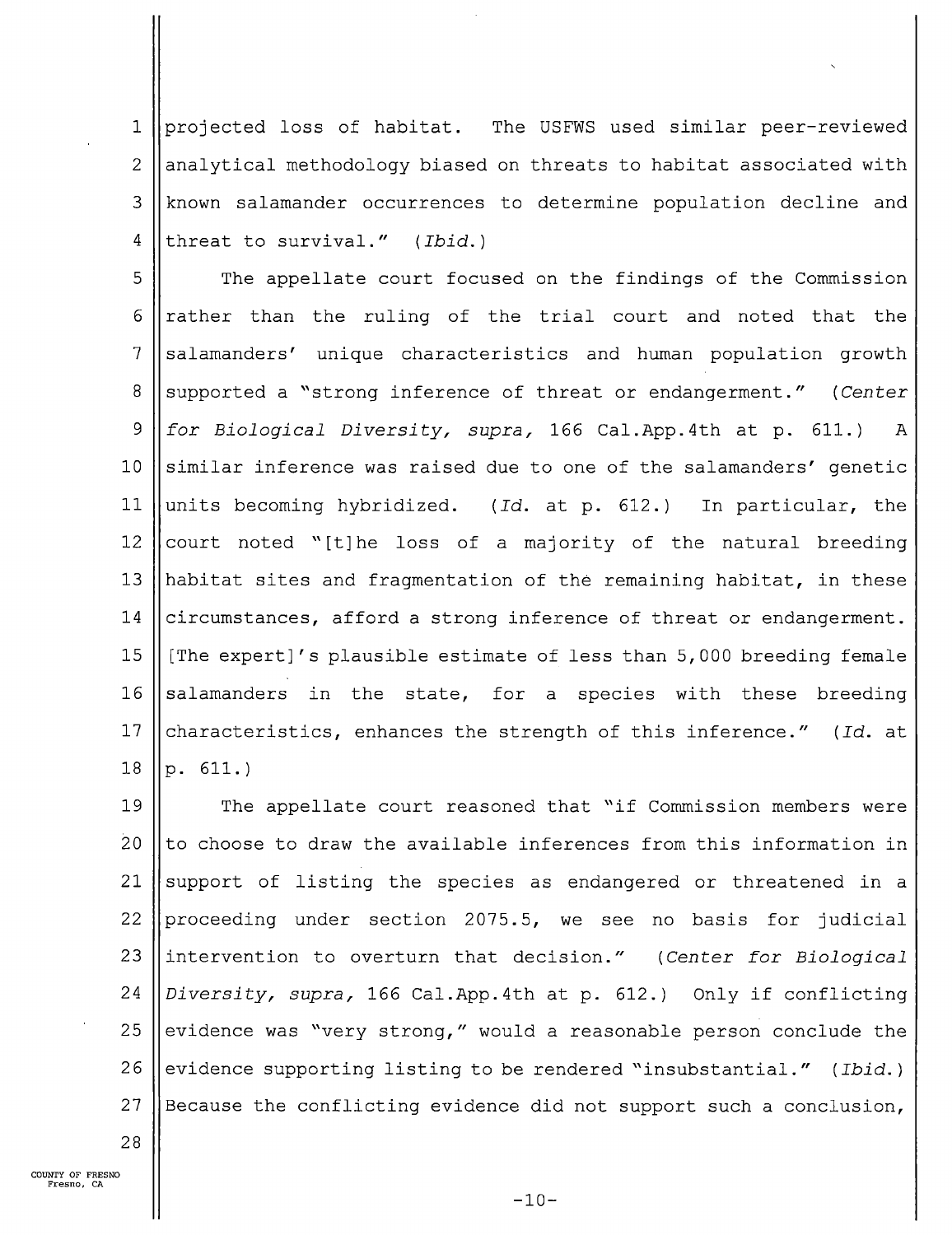1 the appellate court affirmed the trial court's reversal of the  $\overline{2}$ Commission's rejection.

# V. Abundance and Population Trend Components contained in the Administrative Record

5 The listing petition states that the range of the Joshua tree 6 encompasses approximately 4.7 million acres. (AR 23—23.)  $\overline{7}$ Petitioners concede that a perfect number of existing Joshua trees 8 in unnecessary (Opening Brief, at p. 16:3; 17:4), but logically 9 assume abundance and population trend information establish 10 baseline for determining whether Joshua trees are actually declining 11 or otherwise no longer self—sustaining. (Opening Brief, pg. 15:27—  $16:5$ ;  $20:21-26.$ 12

l3 14 15 16 || Brief, p. 16.) l7 18 19 20 21 22 adopted by the Commission. 23 24 Petitioners' trial brief identifies several statements from the administrative record approximating an absence of a reliable estimation of western Joshua tree population size. (See Trial None of the statements are attributable to the Commissioners, and there is no indication the Commission adopted such a proposition as a finding of fact. Furthermore, the studies contained in the Listing Petition impliedly and explicitly used abundance and population trend information to form a baseline for their various study parameters  $-$  a concept which was impliedly In essence, a reasonable person would view such samples as representative of the species as a whole, and petitioners agree that a precise number is unnecessary.

25

3

4

### The Listing Petition's Scientific Studies

26 27 28 The Listing Petition is supported largely by peer—reviewed journal articles and studies addressing a variety of circumstances affecting the Joshua tree. Abundance and population trend do not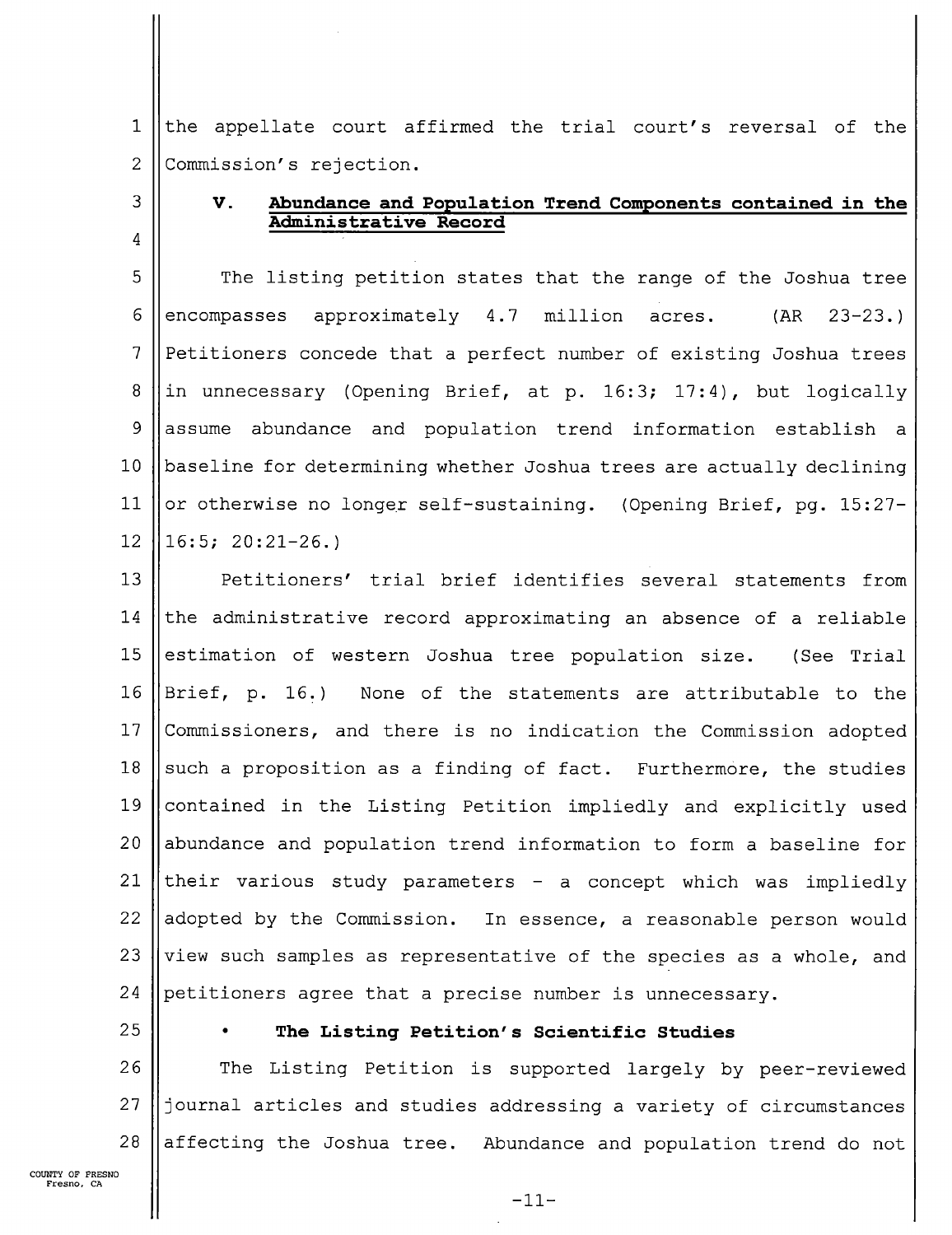$\mathbf{1}$ appear to be main point of any one particular study, however, the 2 studies uniformly use such factors before departing into their 3 || principle inquiry. For example, a report addressing the effects of 4 Wildland fire on Joshua trees contained tables stating the specific 5  $\parallel$  number of trees in the studied area. (AR 787-788). Similarly, 6 Studies on the genetic separation and plant restructuring mapped 7 and numbered Joshua tree locations. (AR 2076, 2178-2179 [referring] 8 to 1200 trees studied]). Finally, the Joshua Tree Species Status 9 Assessment prepared by the U.S. Fish & Wildlife Service provided a 10 Specific tree count (AR 2485 [describing 4-112 trees per ha over a 11  $\vert$  range of 3,255,088 ac]) in addition to factors affecting habitat 12 || loss and plant projections.  $(AR 2520-2523.)$ 

13 || The body of the Listing Petition references several studies in 14 ||its "Abundance and Population Trends" section. (AR 24.) Defalco, 15 |Esque, Scoles-Sciulla, and Rodgers, Desert Wildfire and Severe l6 Drought Diminish Survivorship of the Long-Lived Joshua Tree, 2010 l7 ("Defalco") found that pronounced El Nino Southern Oscillation 18  $\vert$  cycles have increased which has led to increased threat from 19 Wildfires and drought events. (AR 532.) The study sites were five 20  $\parallel$  areas in Joshua Tree National Park that had been affected the May 21 1999 Juniper Fire Complex which burned nearly 5700ha. (AR 533— 22  $\vert$  534.) The study found that "[b]y the spring 2004 census, the average 23 Survival for burned plants was 20% compared with 74% for unburned." 24  $\parallel$  In other words, 26% of the unburned plants died. The study concluded 25 that drought and damage from changing diet of herbivores due to 26 ||lack of precipitation and competition from alien annual grasses 27 Were factors.  $(AR 536.)$ 

 $28$   $\frac{1}{1}$  ///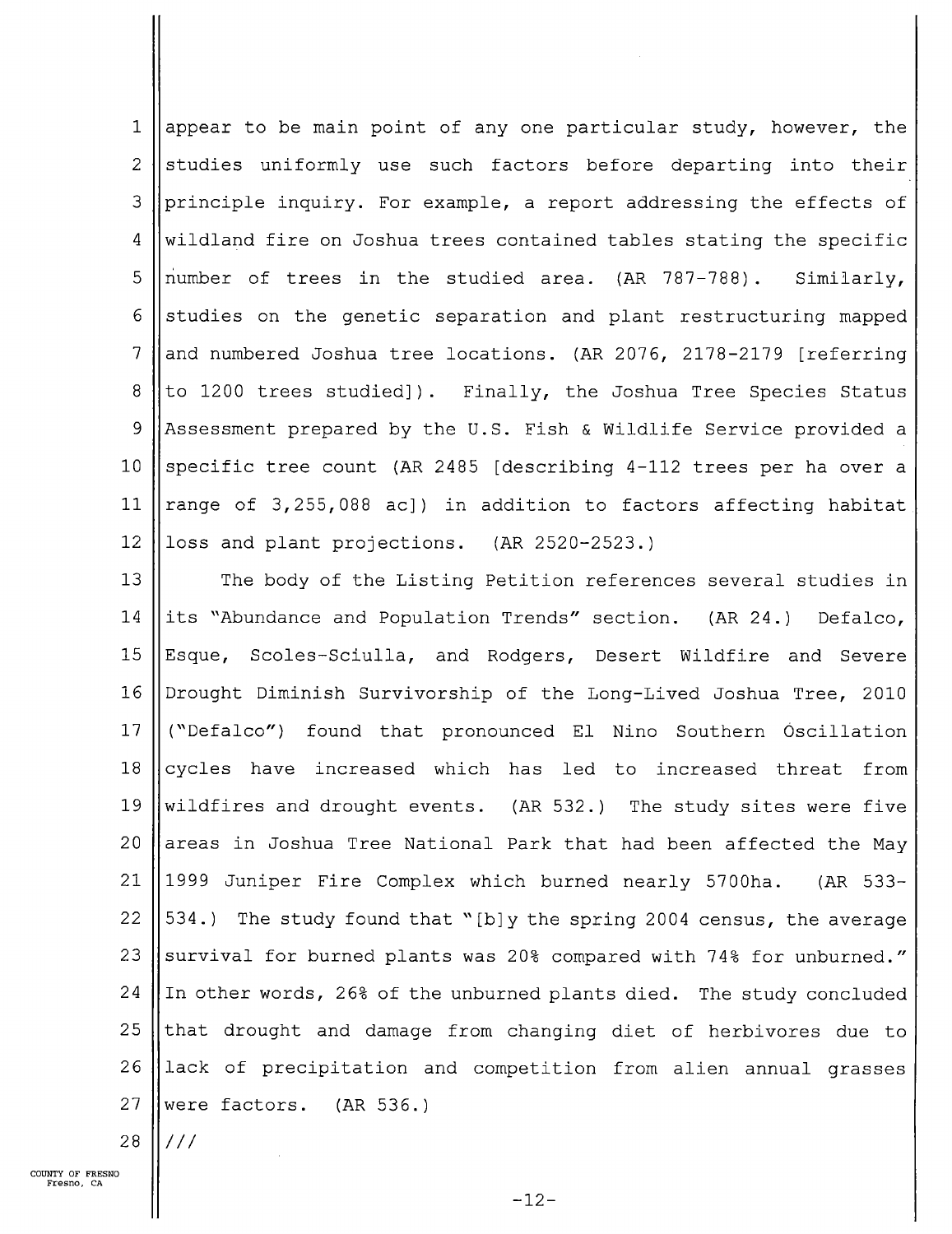$\mathbf{1}$ The Harrower and Gilbert, Context-dependent mutualisms in the 2 Joshua tree-yucca moth system shift along a climate gradient, 2018 <sup>3</sup> ("Harrower and Gilbert") study provided specific Joshua tree numbers 4 ||in the study area. (AR 804.) The study also found that "Joshua 5 Itrees are limited to a narrow range of climate conditions ... the 6 Survival of the species requires colonization of new habitats." (AR  $7 \parallel 800$ .) The study also noted that "Joshua trees seem to be dying 8  $\vert$ back at low elevations ... but they do not seem to be moving 9 Successfully into higher elevations."  $(AR 812.)$ 

10 || The Harrower and Gilbert study "sampled two 20 x 200-m belt ll transects randomly positioned and separated by 50 m, and running 12 from southeast to northwest at each of the 11 sites." (AR 803.) 13 The study also notes that "Joshua trees are distributed across a l4 1200—m elevational range JTNP, peaking at intermediate elevations. 15 The number of dead Joshua trees peaks at both the lowest  $(1004m)$ 16 and highest (2214) elevations across the range ... The ratio of dead 17  $\parallel$  to living trees was greater at the lower elevations where the sites 18 are warmer and drier than sites at higher elevation. These sites 19 || fall in a transitional ecotone between the Colorado and Mojave 20 ||Desert where plant communities change significantly in response to 21 local climate. Vegetation in transition zones such as these is 22  $\beta$  predicted to be particularly sensitive to changes in climate.  $23$  Patterns of size and reproduction across the elevation gradient 24 Were consistent with expectations from the models ... with Joshua  $25$  ||trees dying and not reproducing at lower elevations. These results 26  $\parallel$  also agree with a recent demographic analysis of Joshua trees that 27 || found a negative relationship between warming temperatures and stand 28  $\parallel$  density, potentially constraining tree establishment." The study

 $-13-$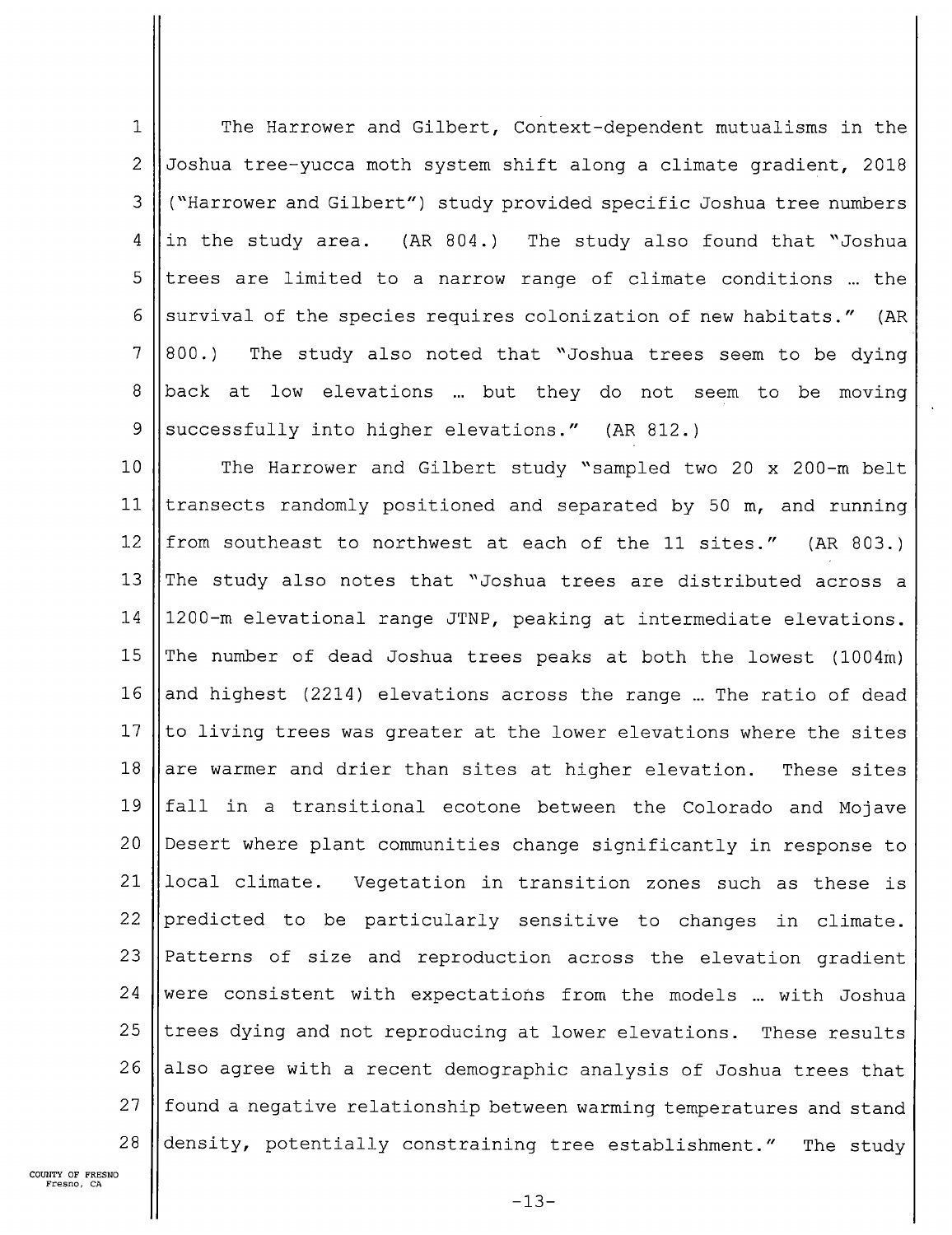$\mathbf{1}$ noted a declining habitat which potentially extirpated<sup>3</sup> the Joshua  $\overline{2}$ Tree from the Joshua Tree National Park. (AR. 801.)

3 The St. Clair and Hoines, Reproductive ecology and stand 4 structure of Joshua tree forests across climate gradients of the 5 Mojave Desert, 2018 ("St. Clair and Hoines") study involved ten 6 sites across California, Utah, Nevada and Arizona that spanned  $\overline{7}$ "geographical and elevational range of Joshua tree." (AR 2178.) 8 Measurements were made on 120 JOShua trees per site (1200 total 9 trees).

10 ll 12 l3 l4 15 l6 l7 l8 l9 20 Similarly, the Cornett, Population dynamics of the Joshua tree (Yucca brevifolia): twenty—three—year analysis, Lost Horse Valley, Joshua Tree National Park, 2014, ("Cornett") study involved a onehectare study site within an area of'relatively high Joshua tree density of both mature and immature trees were present. The site's general location was within Lost Horse Valley, which is located near the geographical center of Joshua tree distribution in Joshua Tree National Park. The study lasted for 23 years and found that the seventy living trees in 1990 had declined to 47 trees. "No new, young Joshua trees appeared during the study period." (AR 510.)

21 22 23 24 25 The Cornett study noted "[t]he results in Lost Horse Valley parallel those found at two other study sites in Joshua Tree National park. A second site at Upper Covington Flat showed a 16% decline in Joshua tree numbers from 1988 through 2008. A third site in Queen Valley shoed a wildfire-assisted 73% decrease from

- 26 27
- $28$  ||location." <sup>3</sup> An "Extirpated Species" is a species that "no longer exists in a specific (Center for Biological Diversity v. Fish & Game Com., supra, 166 Cal.App.4th at p. 604.)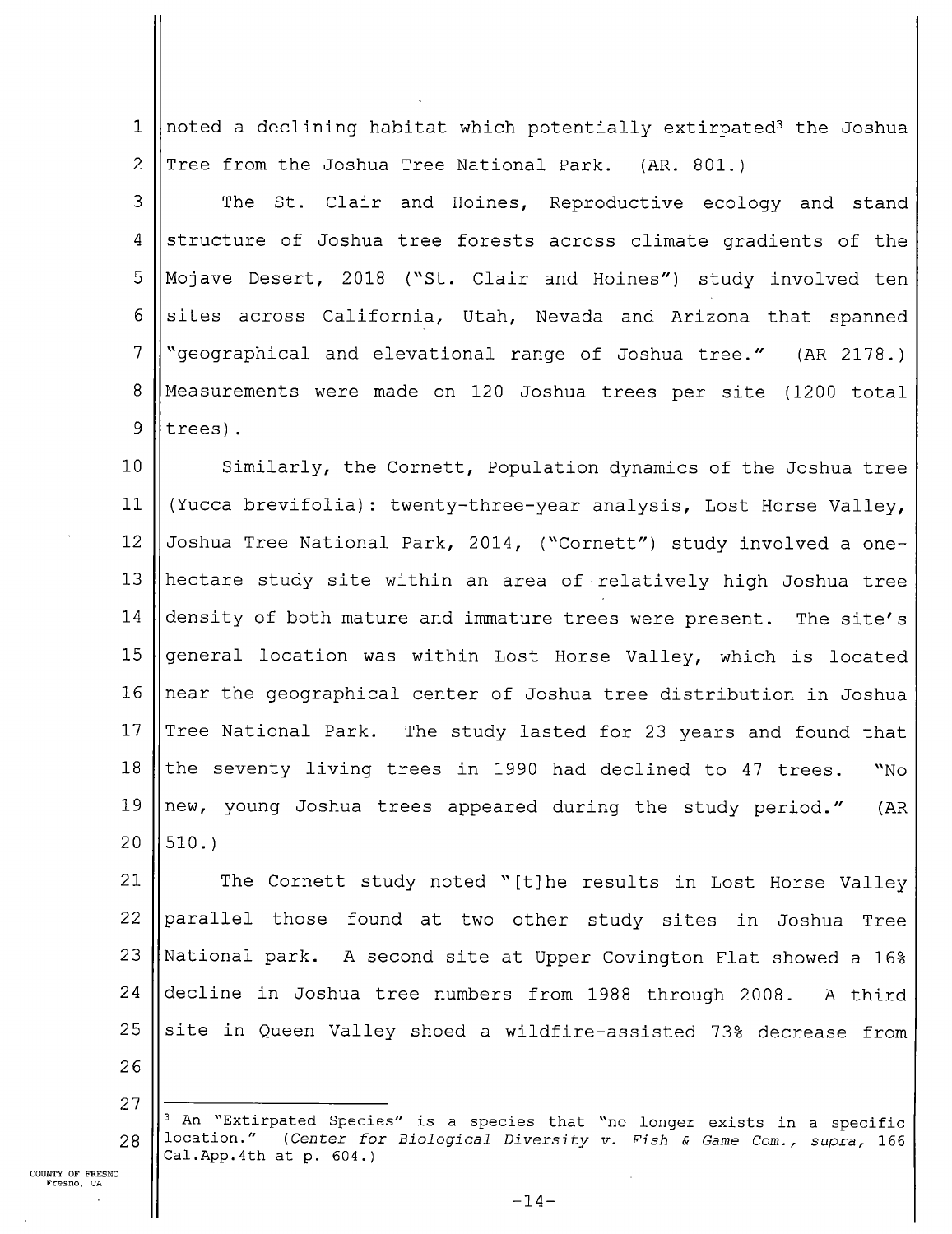$\mathbf{1}$ 1990 through 2013. Taken together the three sites represent a broad 2 geographical sampling within Joshua Tree National Park. The 3 declines at all three sites, along with mortality of selected large  $4$  trees would seem to indicate that the Joshua Tree numbers are 5 declining throughout the Park." (AR 511) Cornett concluded that 6  $\mathsf{l}\$  "this species may be extirpated from the Park as early as the 22nd  $7$  ||century." (AR 509.)

8 || Finally, although not specifically referenced in the Listing <sup>9</sup> Petition's "abundance and population trends" section, the Dole, 10 |Loik, and Sloan, The Relative Importance of Climate Change and the ll Physiological Effects of C02 on Freezing Tolerance for the Future 12 Distribution of Yucca Brevifolia, 2002, study included future 13 distribution mapping and noted a "general pattern of extirpation 14 ||...." (AR 549.) And the Barrows, Murphy-Mariscal, Modeling Impacts 15 || of Climate Change on Joshua Trees at their Southern Boundary: How 16 Scale Impacts Predictions, 2011, study examined 679,585 ha area 17 ||including Joshua Tree National Park and a 10km buffer surrounding 18 || the Park.  $(RR 159.)$  The study involved 70 "citizen scientists" 19 Who "were charged with recording the locations and heights of the 20  $\parallel$  smallest Joshua tree seedlings they could find." (AR 160.) Juvenile 21  $\vert$  Joshua trees were located and coordinates collected. (Ibid.) The 22  $\parallel$  study concluded that Joshua tree habitat reduction (largely due to 23  $\vert$  wildfire) will "impact a larger proportion of the remaining Joshua 24  $\parallel$  tree population," even within the refuge of the Joshua Tree National  $25$  ||Park. (AR 164.)

### 26 || . The Department's Report

27 || The Department of Fish and Wildlife Report ("Report") noted 28  $\parallel$  that, as it relates to population trend component, the Listing

 $-15-$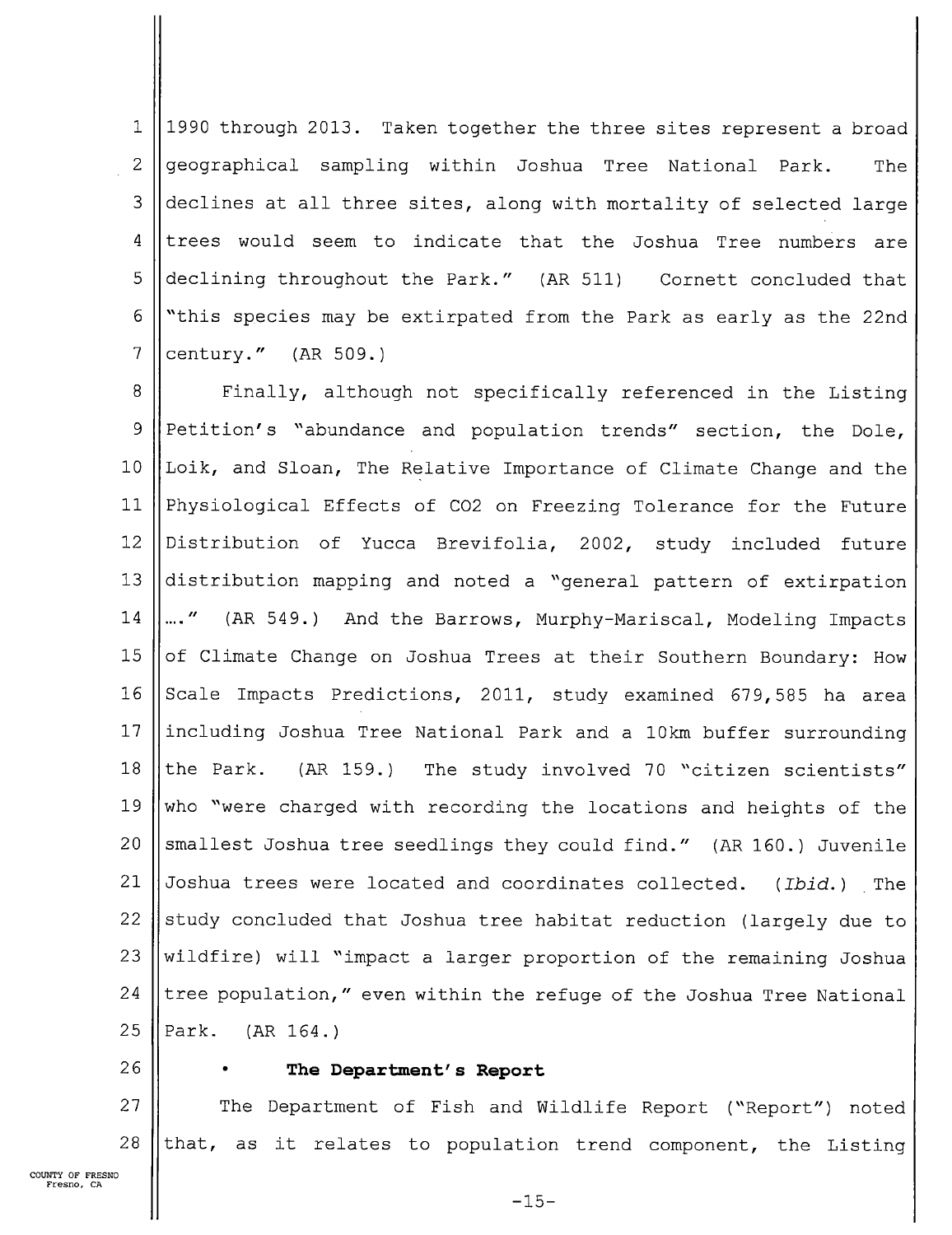$\mathbf{1}$ Petition "acknowledges that a reliable estimate of western Joshua  $\overline{2}$ tree population is not available and that no range-wide population 3 trends have been documented." (AR 5185.) Instead, the Report notes  $\overline{4}$ that the Listing Petition relies on multiple studies which found 5 that Joshua density is "negatively correlated with increasing 6 temperature, the species range is contracting at lower elevations, 7 recruitment is limited, and plant mortality is increasing." (Ibid.)

8 The Report then lists four studies cited in the Listing 9 Petition and notes the reports which found that the Joshua tree 10 population within Edwards Air Force Base was stable. To the latter 11 reports, however, no specific study size was noted and the Report 12 notes that several internal issues "increase[ed] the uncertainty of l3 the results."4 (AR 5186.) The Report concludes that "[t]he Petition l4 does not present an estimate of western Joshua tree population size, 15 nor does it provide evidence of a range-wide population trend; 16 nevertheless, the Petition does provide information showing that 17 some populations of western Joshua tree are declining, particularly l8 within Joshua Tree National Park."<sup>5</sup> (AR 5186.)

l9

### Commission Testimony

20 21 22 23 Testimony elicited by the Commission demonstrates that the abundance and population trend components were not overlooked. In particular, in response to such queries Department Director Charlton Bonham testified that there was not a "zero absence" of population

24

<sup>25</sup> <sup>4</sup> There was also testimony by the Center for Biological Diversity that the reports addressing the Joshua Tree population at Edwards Air Force Base were not peer reviewed. (AR 5651.)

<sup>26</sup> 27 28 <sup>5</sup> The Department also prepared presentation material for the Commission's August 19-20, 2020 meeting which contained a slide checking each of the section 2072.3's components, including population trend and abundance. (AR 5218—5221.) The material also contained a slide which noted that the listing petition did not have a range-wide population estimate, but some populations of Joshua trees were declining. (AR 5222.)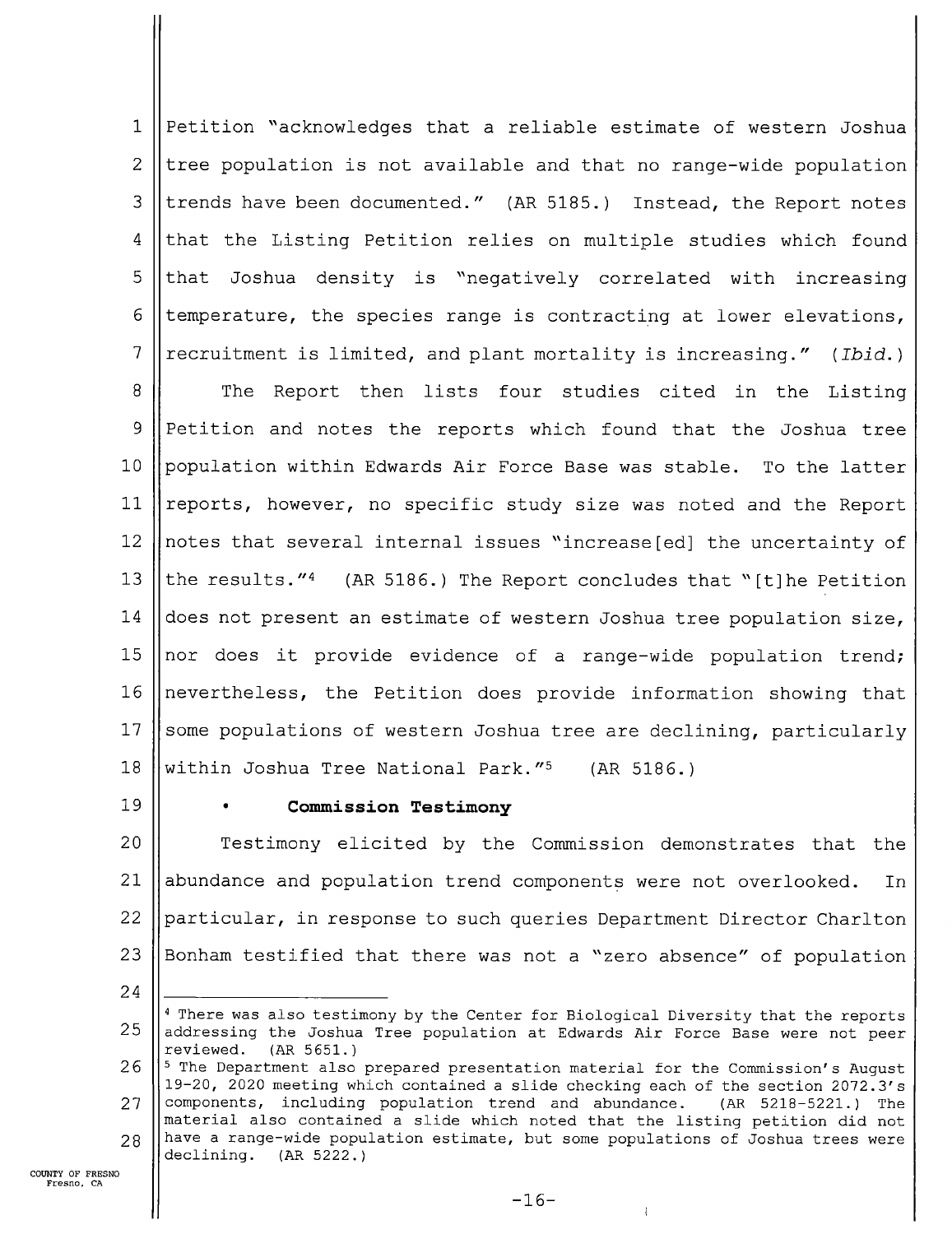$\mathbf{1}$ evidence. (AR 5787—5789.) In other testimony Dir. Bonham  $\overline{2}$ emphasized the Listing Petition's "significant information about 3 populations of Joshua tree in certain locations, primarily in the 4 Joshua Tree National Park." (AR 5628—5629.) Dir. Bonham proceeded to cite the above mentioned Harrower and Gilbert 2018 study which 5 addressed Joshua tree population in certain localities and that 6 7 there were more dead trees at higher, hotter, lower elevations (AR 8 5629), and observed declines in certain sample plots in the park.6 9 (Ibid.)

lO

### VI. Analysis

ll 12 13 l4 15 16 l7 18 l9 20 21 22 "The Commission is the finder of fact in the first instance in evaluating the information in the record[]" (Center for Biological Diversity, supra, 166 Cal.App.4th at p. 611), and "[t]he court does not substitute its judgment for that of the administrative body."  $(Pltts$  v. Perluss  $(1962)$  58 Cal.2d 824, 834-835.) As a general principle, " '[t]he courts have nothing to do with the wisdom or expediency of the measures adopted by an administrative agency to which the formulation and execution of state policy have been entrusted, and will not substitute their judgment or notions of expediency, reasonableness, or wisdom for those which have guided the agency.' [Citations.]" (Faulkner v. California Toll Bridge Authority (1953) 40 Cal.2d 317, 329.

23 24 25 26 The study findings presented in the listing petition, the department's report, and the testimony before the Commission convincingly. refute petitioners' contentions that the listing petition lacked sufficiency and left an "analytic gap" undermining

27

28  $6$  Unlike rejections, the Commission's granting of a petition does not require publication of the reasons for its decision. (Cal. Code of Regs., tit. 14, § 670.1, subd. (e)(2).)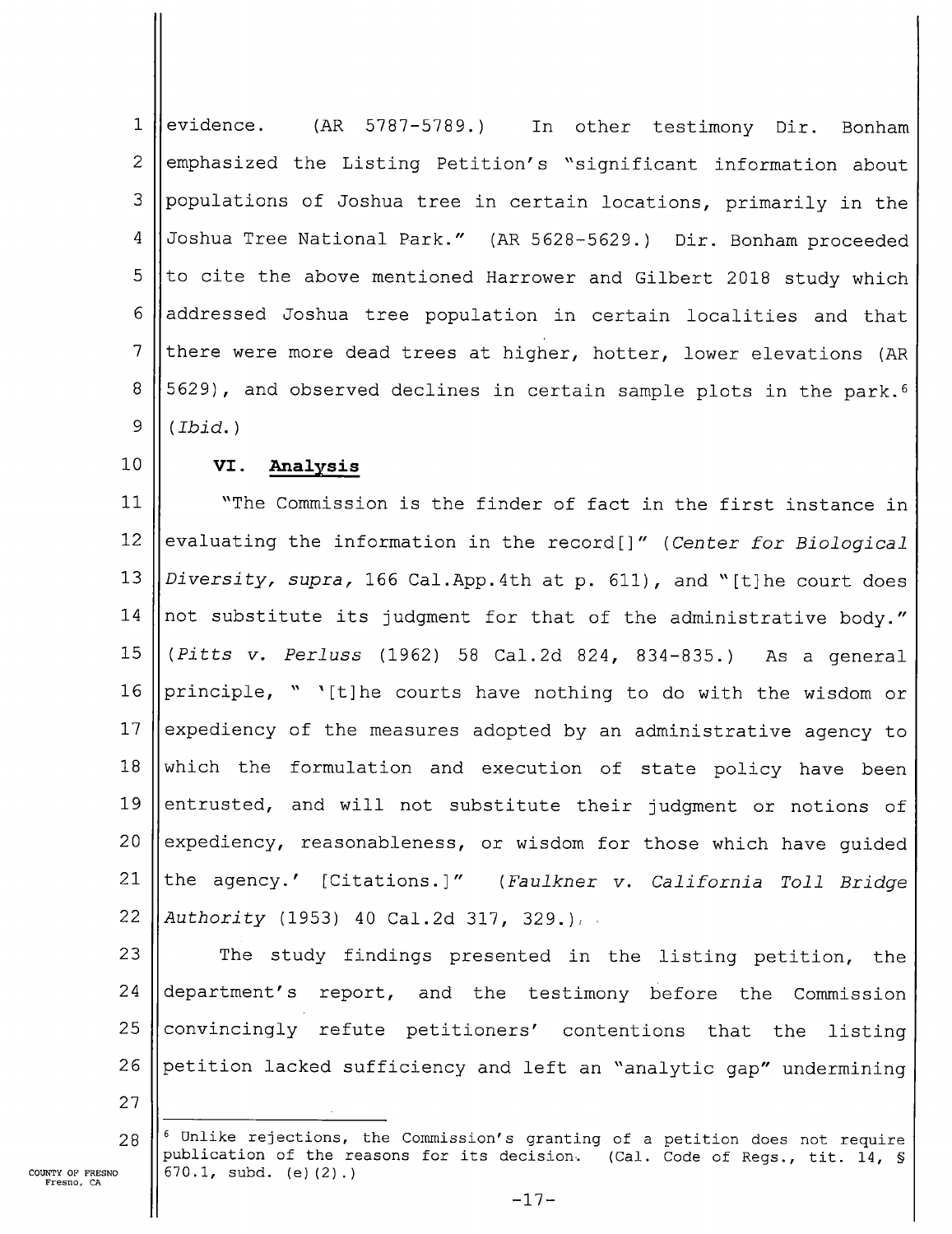$\mathbf{1}$ the Commission's findings. It is at least implied — if not self—  $\overline{2}$ evident - that the studies' findings of threats to the Joshua tree 3 began with recognizing the current Joshua tree population and its 4 prominence in its traditional range. Similarly, on the specific 5 questions of abundance and population trend, the Department 6 referenced study findings relevant to those specific components  $\overline{7}$ during the administrative proceedings. As in Center for Biological 8 Diversity, supra, 166 Cal.App.4th 597, which specifically relied on 9 inferential and anecdotal information to account for "[t]he absence of historic counts" (Id. at p. 612), the information furnished in 10 the studies provides the Commission with information regarding 11 12 abundance and population trend. Furthermore, in light of such l3 information, there is nothing suggesting that the Commission's l4 decision contradicts the clear purpose of the overarching statute 15 or otherwise overstepped its authority. (See Cleveland National Forest Foundation v. County of San Diego (2019) 37 Cal.App.5th 1021, l6 1060 ["'[A] court must defer to the agency's interpretation of such l7 a statute unless that interpretation contradicts the clear language l8 l9 and purpose of the statute.' [Citation.]"].)

20 21 22 23 24 25 26 27 28 In addition, the "analytic route" of the Commission's ultimate conclusion is traceable between the "raw evidence and [its] ultimate decision or order." (Topanga, supra, 11 Cal.3d at p. 515.) The findings requirement "serves to conduce the administrative body to draw legally relevant sub—conclusions supportive of its ultimate decision; the intended'effect is to facilitate orderly analysis and minimize the likelihood thaf the agency will randomly leap from evidence to conclusions ... [and] enable[s] the reviewing court to trace and examine the agency's mode of analysis." (Id. at p. 516.)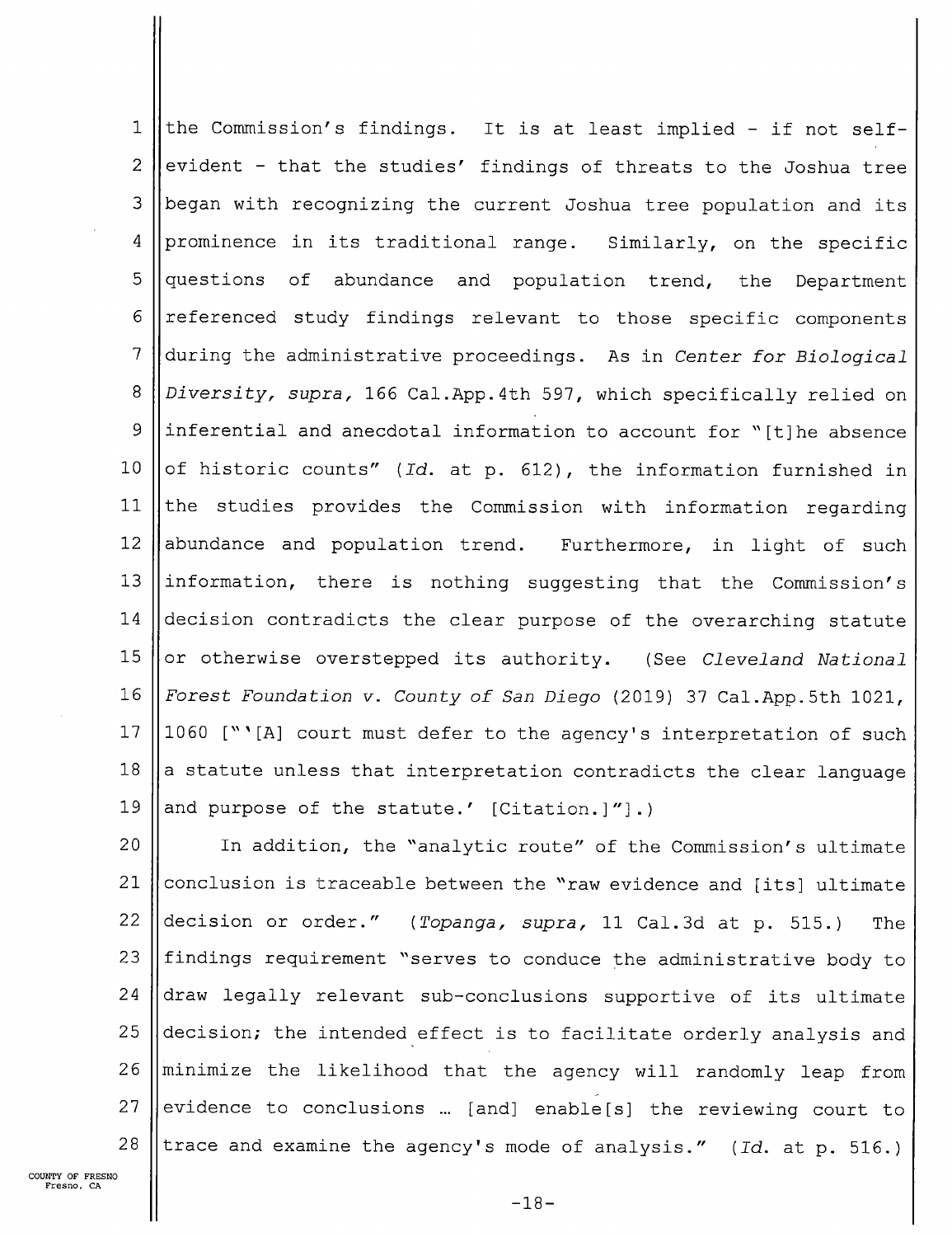$\mathbf{1}$ In essence, it brings "attention to the analytic route the  $\overline{2}$ administrative agency traveled from evidence to action." (Id. at 3 p. 515; Environmental Protection Information Center v. California  $\overline{4}$ Dept. of Forestry & Fire Protection (2008) 44 Cal.4th 459, 517.)

5 In City of Rancho Palos Verdes v. City Council (1976) 59 6 Cal.App.3d 869 (Rancho Palos Verdes) a city was requested to vacate  $\overline{7}$ a public street to facilitate the construction of a shopping center. The city council adopted a resolution approving the request and  $\mathsf{B}$ 9 finding that the subject streets were "'unnecessary for present or  $10$ prospective public street purposes m.'" (Id. at p. 881.) However, ll because this finding was not "supported by any other finding of 12 fact by the city council" (Ibid), the city council's action was l3 determined to be inconsistent with the findings requirement pursuant l4 to Topanga, supra, 11 Cal. 3d at p. 515. (Rancho Palos Verdes, 15 supra, 59 Cal.App.3d at p. 889.) In particular, because there were l6 no findings on "sub—issues" it could not be determined how the city 17 council arrived at their conclusion the street was no longer 18 necessary. (Id. at p. 889.)

19 20 21 22 23 24 25 26 27 28 Unlike the City Council's untraceable decision criticized in Rancho Palos VErdes, supra, 59 Cal.App.3d 869, here the Commission's Notice of Findings specified that the information supplied in the petition was sufficient to confer threshold listing when viewed in conjunction with the Department's Report. (AR 6159.) The Listing Petition, as found in the Department's Report, contained information concerning the statutory components — including those specifically challenged in this writ petition — and the Commission noted that its ultimate conclusion was based on the Department's examination of the information provided in the listing petition, in addition to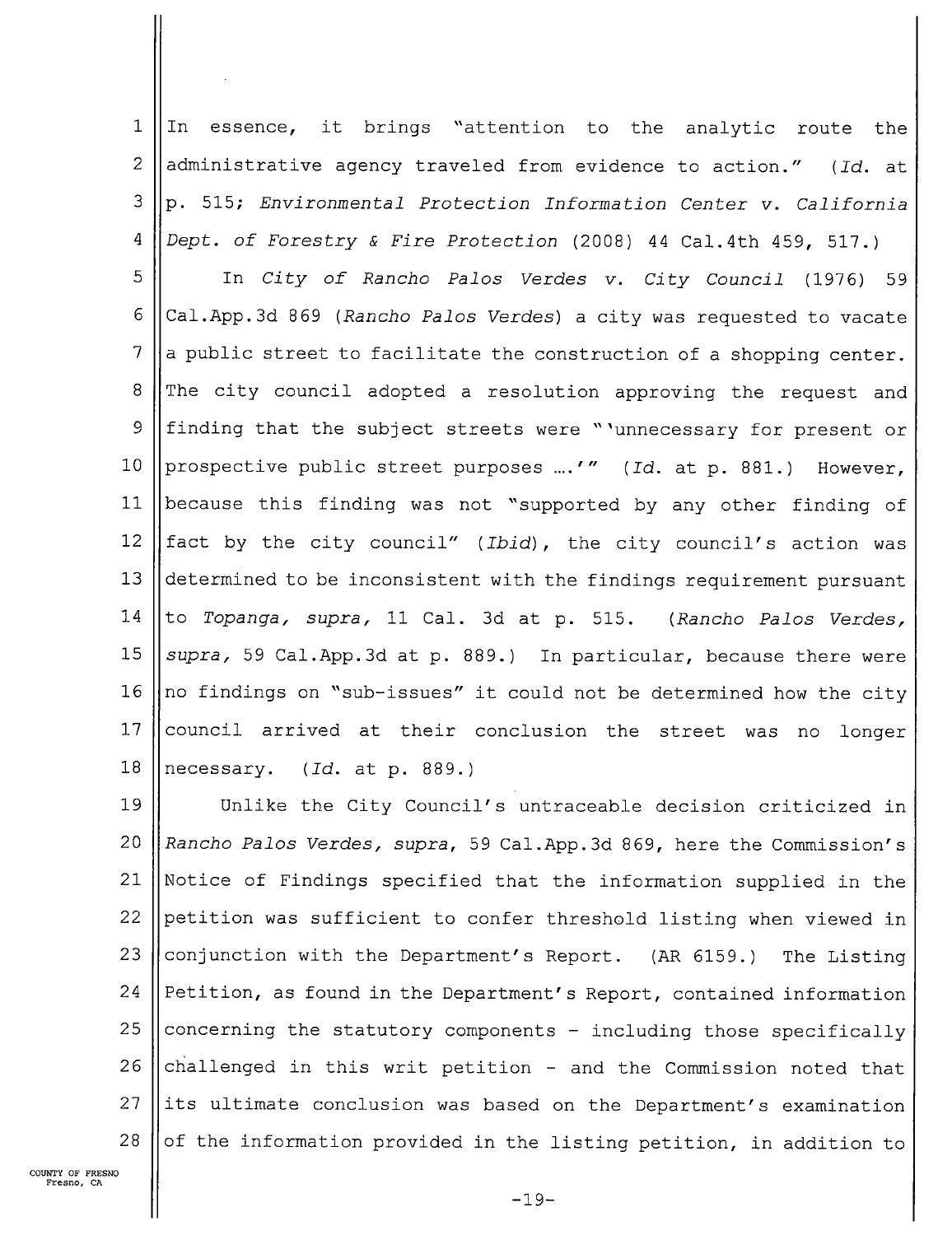$\mathbf{1}$ the administrative record. (AR 6159.) In essence, the Department's  $\overline{2}$ summary, as referenced in the Commission's order, establishes the requisite link between the "raw evidence" and the Commission's 3 4 ultimate decision. (Topanga, supra, 11 Cal.3d at p. 515.) 5 Accordingly, the information contained in this record is 6 sufficient for a reasonable person to find that there is a  $\overline{7}$ substantial possibility that the Joshua tree could be listed after 8 further Department review. (Center for Biological Diversity, supra, 166 Cal.App.4th at p. 611.) In addition,'the statutory provisions 9 10 framing the Department's evaluation of the Listing Petition 11 furnishes the analytic foundation for the Commission's ultimate 12 decision to confer threshold listing to the Joshua tree. l3 VII. Conclusion l4 Therefore, the petition for writ of mandate is denied. 15 So ORDERED l6 202217 DATED this  $\frac{|\theta|}{\theta}$  day of February, 2021<br> $\frac{|\theta|}{\theta}$  of February, 2021 18 19 HON. ARISTI CULVER AAPETAN<br>Judge/ of the SuperAor Court 20 21 22 23 24 25 26 27 28 COUNTY OF FRESNO Fresno, CA

 $-20-$